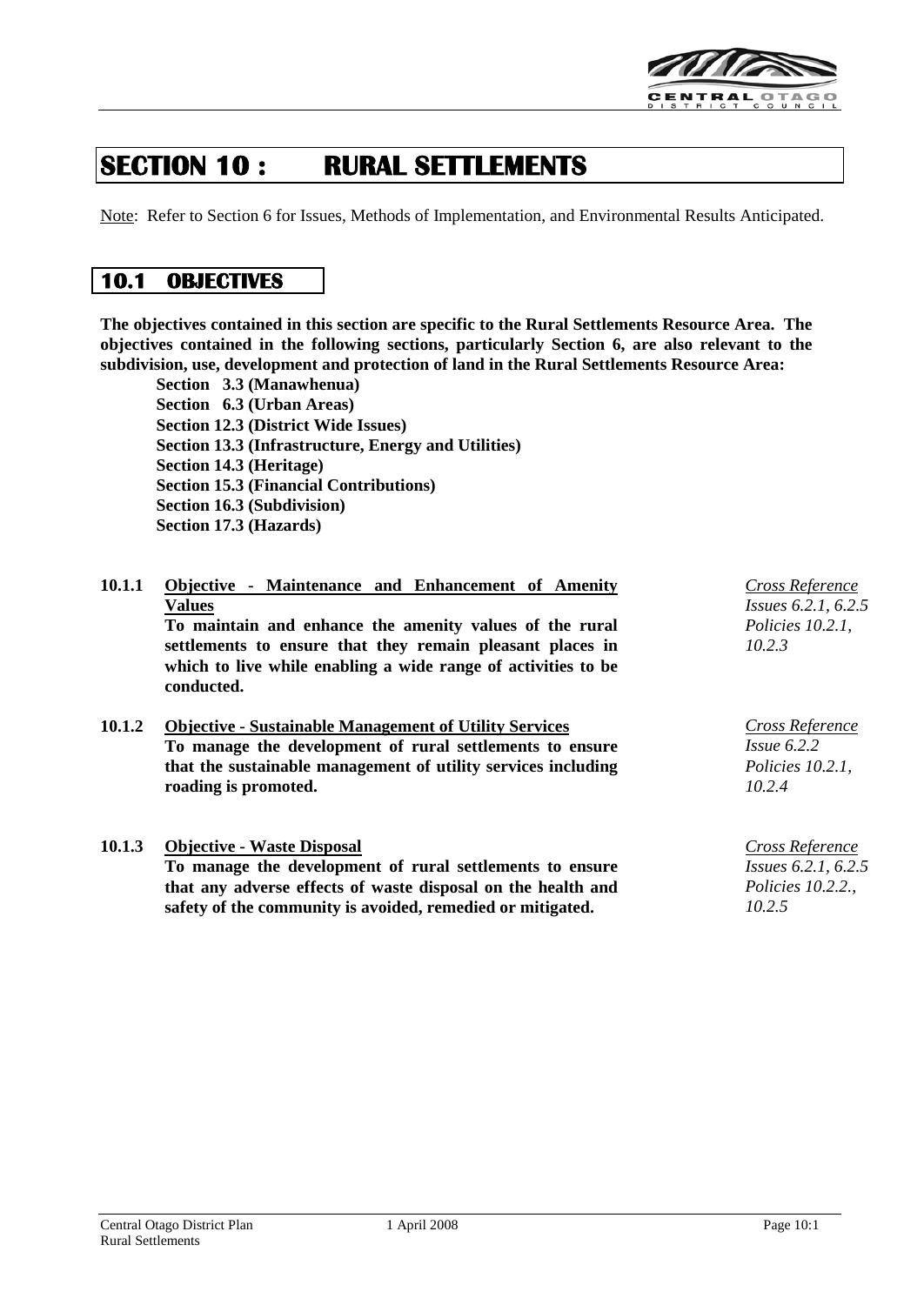

## **10.2 POLICIES**

**The policies contained in this section are specific to the Rural Settlements Resource Area. The policies contained in the following sections are also relevant to the subdivision, use, development and protection of land in the Rural Settlements Resource Area:**

**Section 3.4 (Manawhenua) Section 6.4 (Urban Areas) Section 12.4 (District Wide Issues) Section 13.4 (Infrastructure, Energy and Utilities) Section 14.4 (Heritage) Section 15.4 (Financial Contributions) Section 16.4 (Subdivision) Section 17.4 (Hazards)**

**10.2.1 Policy - Maintenance of Environmental Quality**

**To enable a wide range of activities to be conducted within rural settlements while ensuring that such activities do not compromise the existing environmental quality of these areas.** 

#### **Explanation**

Rural settlements are characterised by an open form of development which is an essential element in the amenity value of these areas. Provided this character is maintained or enhanced, a diversity of activities will be encouraged. It is also acknowledged that those activities that locate adjacent to an existing rural activity should take steps to mitigate the effects that the existing rural activity may have upon them.

#### **10.2.2 Policy - Disposal of Effluent**

**To ensure that development occurs only on sites that are capable of accommodating the safe and efficient disposal of any effluent generated, including stormwater.**

#### Explanation

Rural settlements are not reticulated with sewer systems. Development must recognise this limitation to ensure that ground water and surface water quality and the health of the community is maintained.

#### **10.2.3 Policy - Maintenance of Residential Amenity Values To ensure that adverse effects on amenity values important to residential activities in rural settlements, in particular:**

- **(a) Privacy,**
- **(b) Access to daylight and sunlight,**
- **(c) A lack of intrusive noise, particularly noise from traffic and industrial activities, and**
- **(d) Open character of development,**

**are avoided, remedied or mitigated.**

*Cross Reference Objective 10.1.1 Rules 10.3.2(i) 10.3.6*

*Cross Reference Objective 10.1.3 Rules 10.3.2(i) 10.3.6(iii)*

*Cross Reference Objective 10.1.1 Rules 10.3.2(ii) 10.3.3, 10.3.4, 10.3.5, 10.3.6*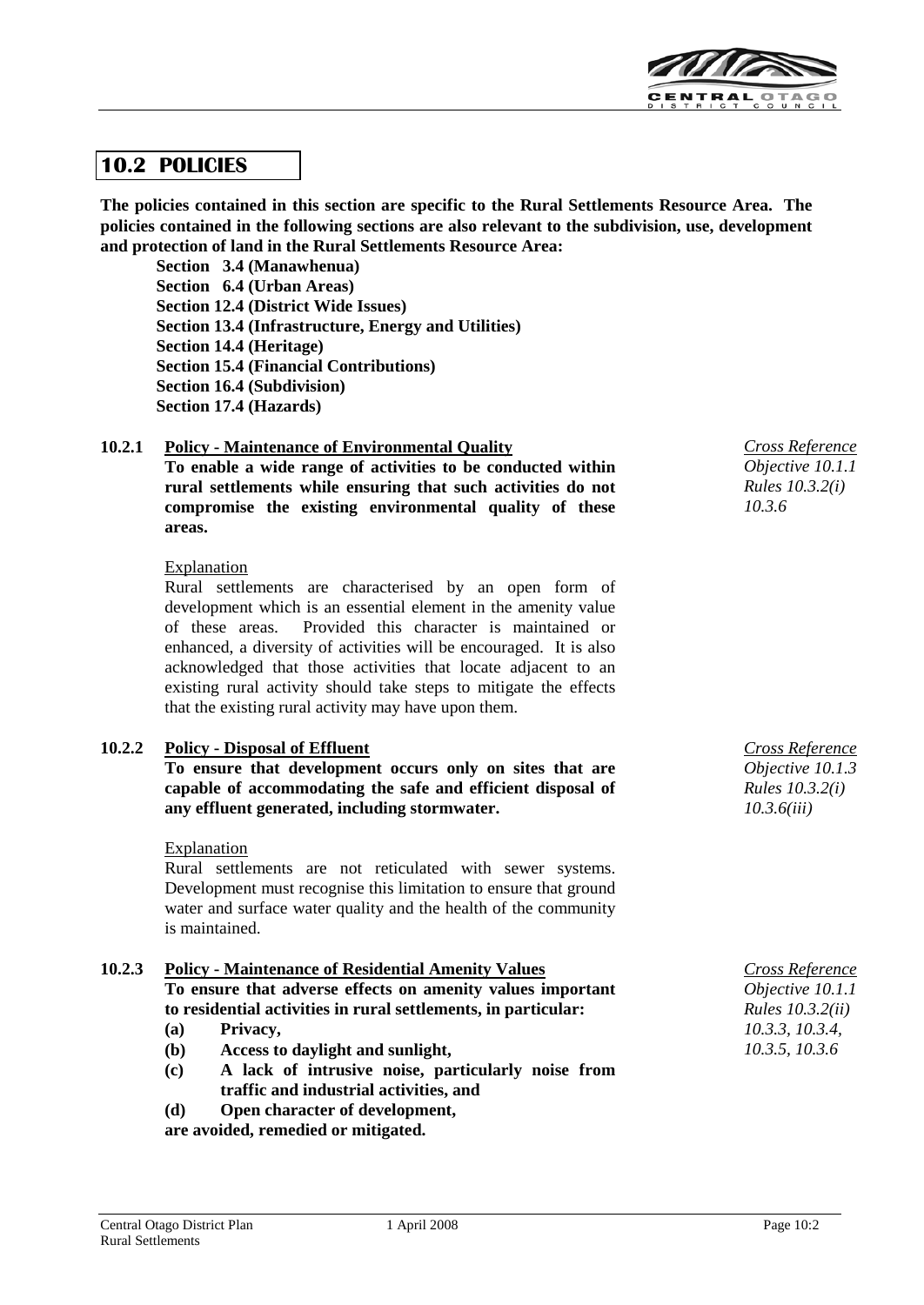

### **Explanation**

Rural settlements contain predominantly residential development. They are attractive places to live due to their low density of development and convenient access to local services and facilities.

### **10.2.4 Policy - Safe and Efficient Roading Network To restrict development within rural settlements that will compromise the safe and efficient operation of the roading network.**

#### **Explanation**

Some rural settlements are located on State highways and arterial roads. Development proposals will be assessed to ensure that the safety and efficiency of those roads are not compromised.

## **10.2.5 Policy – Restriction on Intensive Subdivision To restrict closer subdivision within rural settlements unless provision is made for effective sewage disposal.**

#### **Explanation**

Intensive subdivision and subsequent development in these settlements has the potential to adversely effect ground water resources. The minimum allotment size selected will avoid the adverse effects of low density development.

*Cross Reference Objective 10.1.2 Rules 10.3.4(ii) 10.3.6*

*Cross Reference Objective 10.1.3 Rules 10.3.2(i), 10.3.3(i), 10.3.5, 10.3.6(iii)*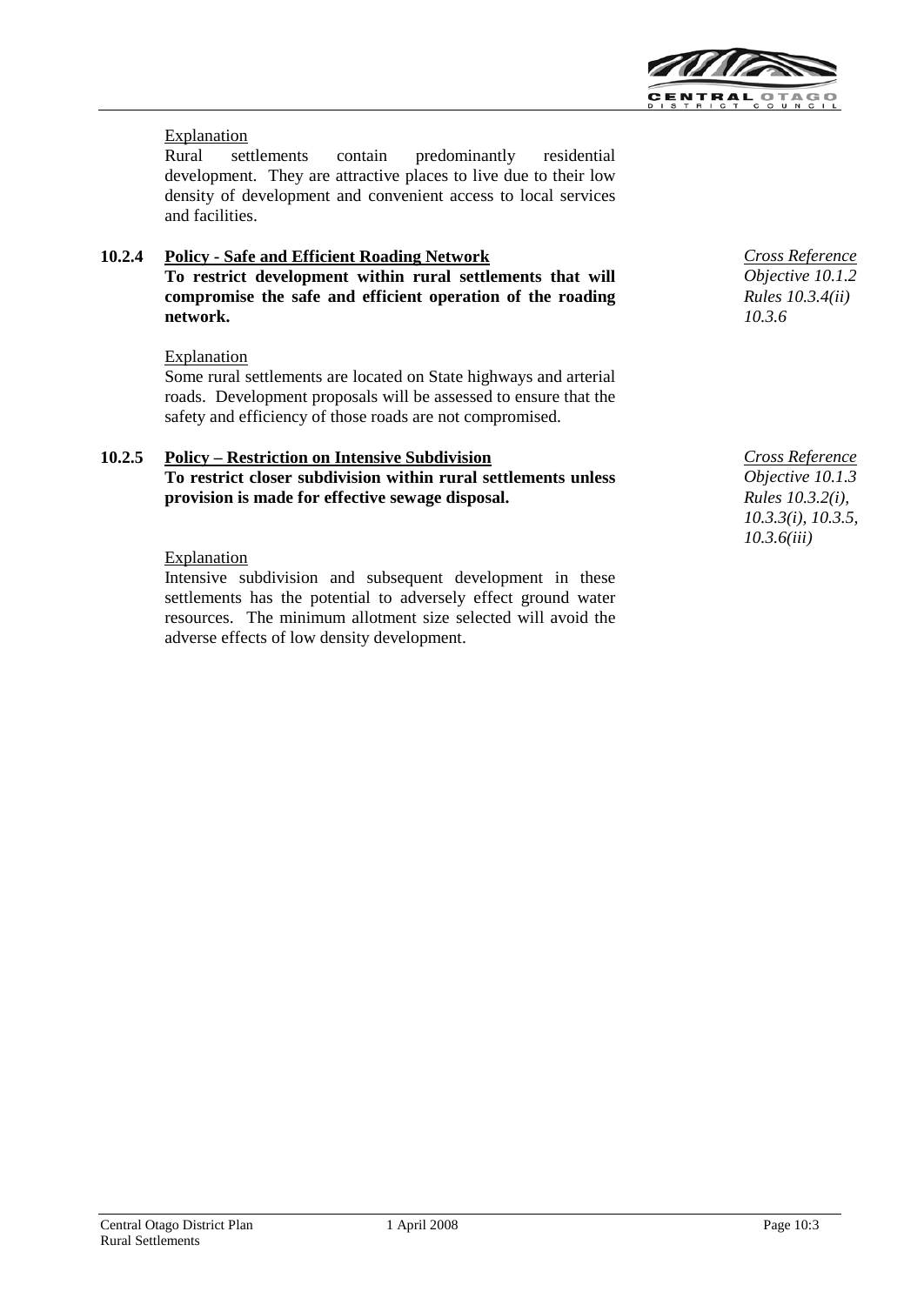

## **10.3 RULES**

Note: In considering a resource consent application under rules in this Plan, in the absence of specific policy in this Plan the Council may have regard to other policies related to assessment matters, including relevant policies in the Regional Policy Statement for Otago, and regional plans.

See also Sections 3 and 14 – Manawhenua and Heritage Buildings, Places, Sites, Objects and Trees.

## **10.3.1 PERMITTED ACTIVITIES**

## **(i) Compliance with Standards**

Any activity that is not listed as either a controlled, discretionary (restricted), discretionary, or non-complying activity and that complies with the rules and standards set out in Sections 12 to 15 of this Plan and the standards set out in Rule 10.3.6 is a permitted activity.

#### *Reason*

*Activities that comply with the standards set out in Rule 10.3.6 and that are not listed below are activities that maintain and enhance the amenity values of these areas. The standards contained in Rule 10.3.6 address the following matters;*

- *1. Residential amenity*
- *2. Keeping of animals*
- *3. Provision of services*

*Note: Sections 12 to 15 contain a number of general rules that apply across the district. Section 12 addresses access, parking, noise, signs and lightspill. Section 13 addresses the development of infrastructure, energy production facilities and utilities. Section 14 addresses general heritage issues. Section 15 deals with matters relating to financial contributions. Section 16 that relates to subdivision and Section 17 that relates to hazards contain general provisions to complement Resource Area rules. Section 18 contains the definitions of words used throughout the plan.*

## **(ii) Scheduled Activities and Existing Community Facilities**

Any scheduled activity identified in Clause 19.3.1 of Schedule 19.3 and identified as a scheduled activity on the planning maps and any other community facility lawfully established prior to notification of this Plan is a permitted activity.

#### *Reason*

*See reference at Section 1.2.9 of this Plan (page 1:12).*

## **10.3.2 CONTROLLED ACTIVITIES**

### **(i) Subdivision**

Subdivision for the following purposes shall be a controlled activity:

- **(a)** Network and public utilities.
- **(b)** The creation of reserves.

*Cross Reference Policy 10.2.1*

*Cross Reference Policy 10.2.1*

*Breach: discretionary activity see Rule 10.3.4(i)*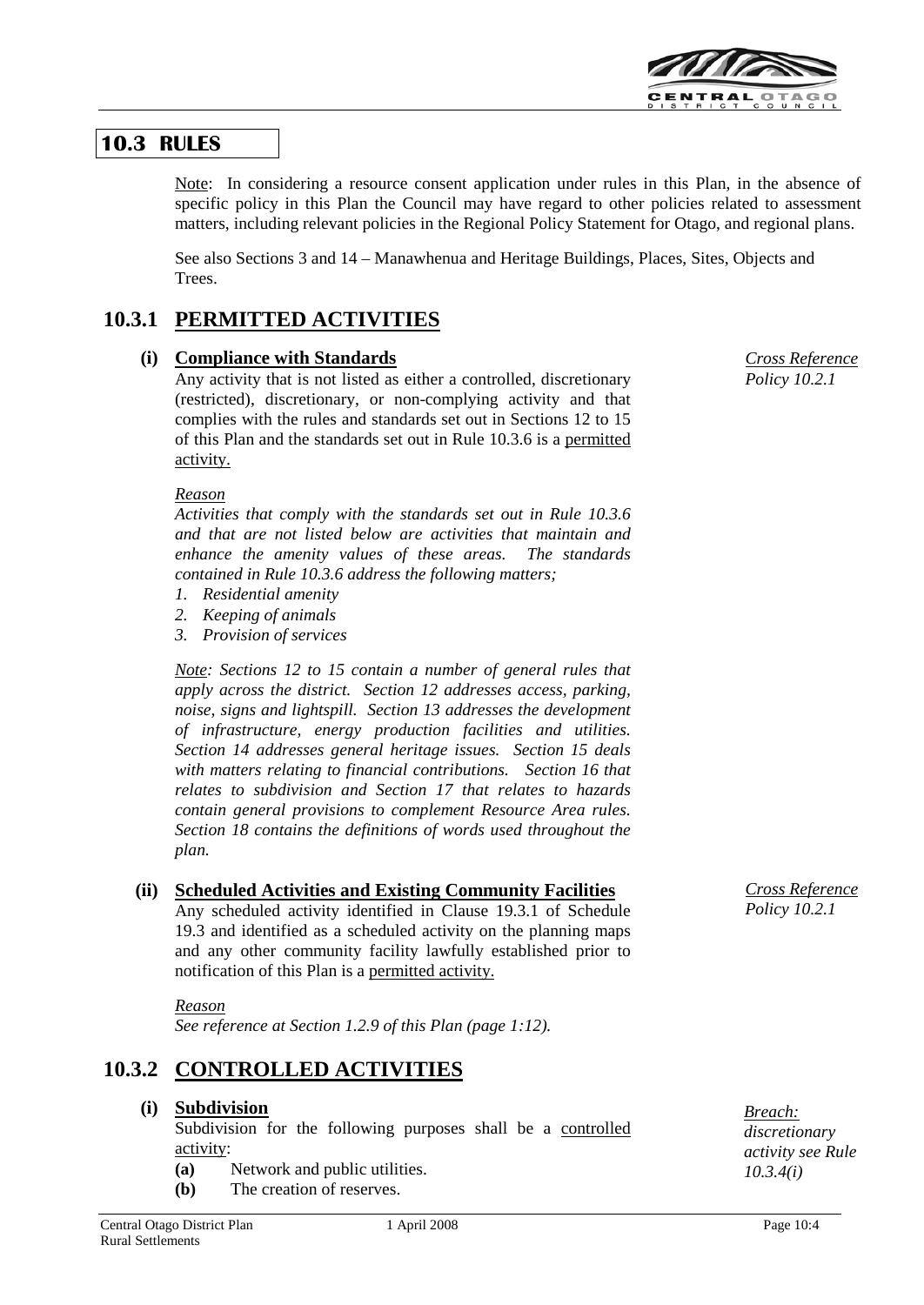

**10.3.2(i)** *(cont'd)*

- **(c)** Heritage items.
- **(d)** Boundary adjustments.
- **(e)** Community facilities.

Council shall exercise its control in respect of the following matters:

- 1. The area of the proposed allotment taking into consideration the proposed use of the allotment; amenities of neighbouring properties; and the site's ability to dispose of waste (if required).
- 2. The location, design and construction of access, and its adequacy for the intended use of the subdivision.
- 3. Public access requirements.
- 4. The provision of services and their adequacy for the intended use of the subdivision.
- 5. Any amalgamations and easements that are appropriate.
- 6. Any financial contributions necessary for the purposes set out in Section 15 of the Plan.
- 7. Any other matters provided for in section 220 of the Act.

Any application made under this rule will generally not be notified or require the written consent of affected persons except that where a State highway is affected the written comment of Transit New Zealand will be required.

#### *Reason*

*Subdivision for these activities has only a limited effect on the environment. A minimum allotment size to control density of development is not considered appropriate given the purpose of these activities.*

## **(ii) Non-Residential Activities**

Except as provided for in Rule 10.3.3, Rule 10.3.4 and Rule 10.3.5, non-residential activities that comply with Rule 10.3.6 (excluding the bulk and location requirements of Rules 10.3.6(i) and 7.3.6(iii)) are controlled activities

Council shall exercise its control in respect of:

- 1. The size, design and specific location of signs and their effect on visual amenity values and the safe and efficient operation of the roading network.
- 2. The bulk and location of buildings where they exceed the minimum standards specified in Rule 7.3.6(iii) and their effects on the amenity values of adjoining properties and the settlement in general.
- 3. The provision of parking, loading and manoeuvering areas with respect to the activity's effect on the roading network.
- 4. The size of the site in relation to the amount of effluent that may be generated by the activity, and the ability to safely dispose of effluent and stormwater on-site, without compromising health, and the quality of ground and surface water resources.
- 5. The provision of any landscaping and fencing necessary to mitigate adverse visual effects.

*Cross Reference Policies 10.2.1 10.2.3, 10.2.4*

*Breach: discretionary activity see Rule 10.3.4(i)*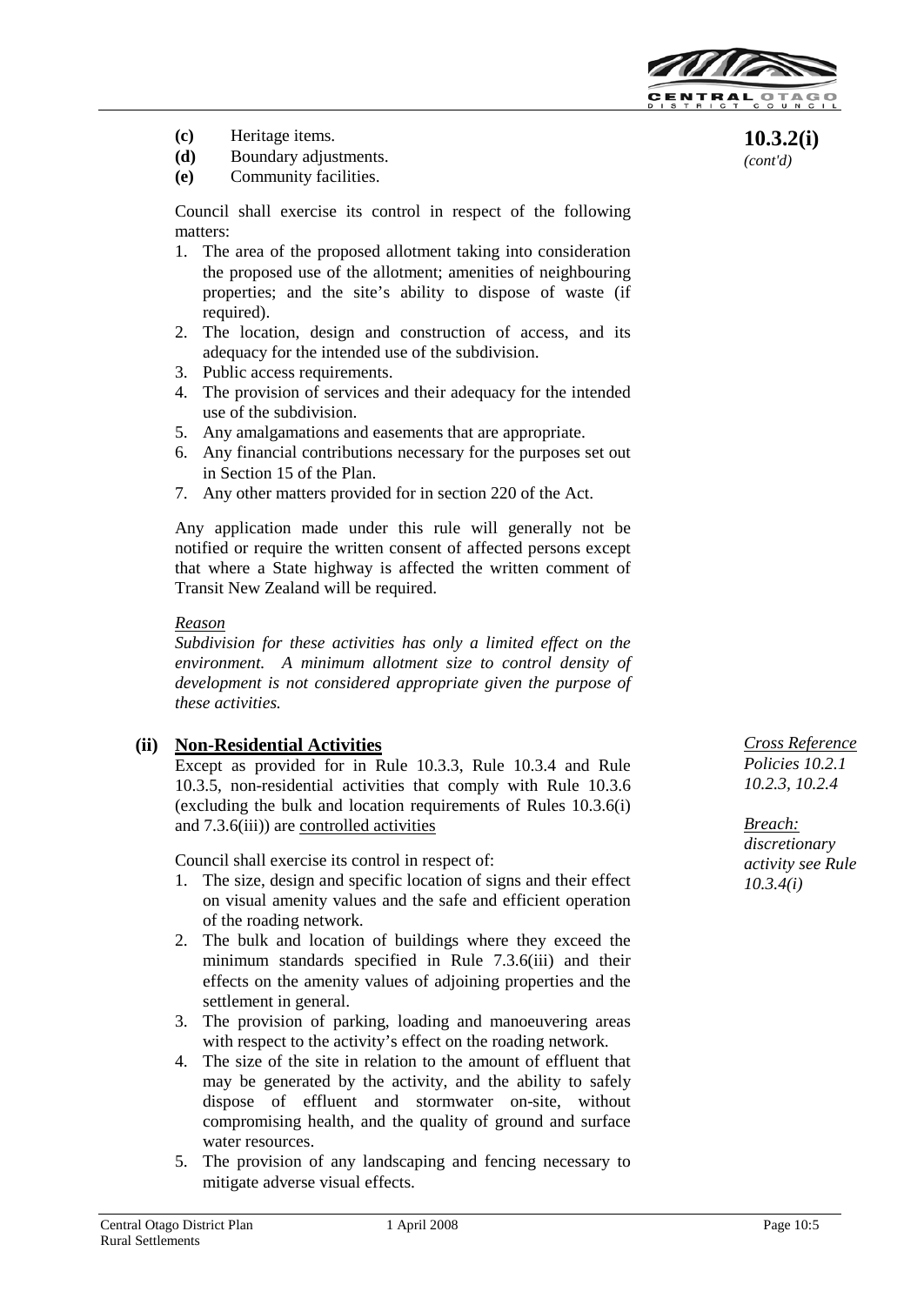

Any application under this rule will generally not be notified if **10.3.2(ii)**<br>the written approval of affected persons is received. (*cont'd*)

#### *Reason*

*Non-residential activities in these settlements are generally of a limited scale. The effects of such activities can generally be mitigated by conditions of consent.*

### **(iii) Scheduled Activities and Existing Community Facilities**

Any extension, upgrade or expansion that changes the character or increases the intensity or scale of the effects of a use that has status as a scheduled activity identified in Clause 19.3.1 of Schedule 19.3 and identified as a scheduled activity on the planning maps or of any other community facility lawfully established prior to notification of this plan is a controlled activity.

Council shall restrict exercise of it's control to the following matters:

- 1. The provision of access, parking, loading and manoeuvering areas.
- 2. The size, design and location of any signs.
- 3. Methods to avoid, remedy or mitigate effects on existing activities including the provisions of screening, landscaping and noise control.
- 4. The design and colour of buildings.
- 5. Impact on landscape values.

Any application made under this rule will generally not be notified if the written consent of affected persons is received.

## **10.3.3 DISCRETIONARY (RESTRICTED) ACTIVITIES**

#### **(i) Subdivision**

**(a)** Except as otherwise provided for in Rule 10.3.2(i) and Rule 10.3.4(iii) subdivision shall be a discretionary (restricted) activity provided that the minimum allotment size shall be 1000m2.

Council shall restrict the exercise of its discretion to the following:

- 1. The adequacy of the allotment in respect of its ability to safely dispose of effluent and stormwater on-site, without compromising health, and the quality of ground and surface water resources.
- 2. The location, design and construction of access and its adequacy for the intended use of the subdivision.
- 3. Earthworks necessary to prepare for the site for occupation and/or use.
- 4. Subdivisional design including the shape and arrangement of allotments to:
	- Facilitate convenient, safe and easy access.
	- Facilitate access to passive solar energy resources.

*(cont'd)*

*Breach: discretionary activity see Rule 10.3.4(i)*

*Cross Reference Policies 10.2.1 10.2.2, 10.2.5*

*Breach: discretionary activity see Rule 10.3.4(i)*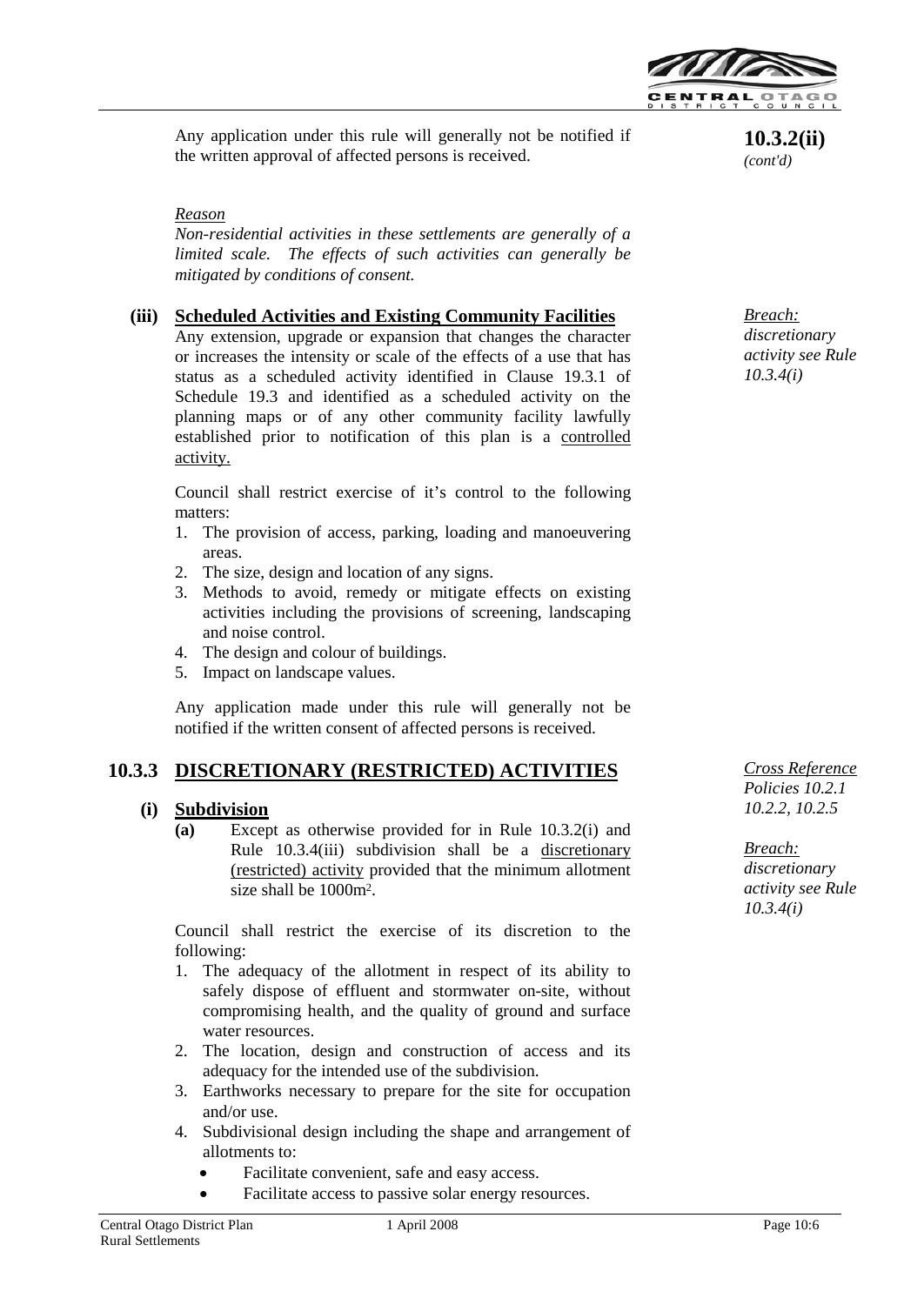

- Facilitate the economic provision of roading and network utility services to secure an appropriate ultimate pattern of development.
- Maintain and enhance amenity values.
- 5. The provision of or contribution to the open space and recreational needs of the community.
- 6. The provision of an adequate water supply, given the intended use of the subdivision.
- 7. The provision of adequate network utility services (including roading) that exist in the settlement, and in particular, the location, design and construction of these services.
- 8. Any financial contributions necessary for the purposes set out in Section 15 of this Plan.
- 9. Any amalgamations and easements that are appropriate.
- 10. Any other matter referred to in section 220 of the Act.

Note: see Section 16.7 General Standards (pg 16:14) for the standards that are likely to be imposed as conditions of consent.

Any application under this rule will generally not be notified or require the written approval of affected persons.

#### *Reason*

*The adverse effects of subdivision can generally be overcome by appropriate conditions and standards. Discretionary (restricted) activity status gives the flexibility in terms of notification and also allows Council to refuse consent in extreme circumstances. The minimum allotment areas reflect the existing density in these particular towns and will ensure, in most circumstances, that effluent can be safely disposed of on site.*

### **(ii) Breach of Standards**

Any activity that fails to comply with any of the standards contained in Rule 10.3.6 (except for standard 7.3.6(xi), incorporated by Rule 10.3.6(i)) is a discretionary (restricted) activity.

Council shall restrict the exercise of its discretion to the following matters:

- 1. The effect on amenity values of neighbouring properties, in particular access to sunlight and maintenance of privacy.
- 2. The effect on the amenity values of the neighbourhood.
- 3. The effect on the safe and efficient operation of the roading network.

Any application made under this rule will generally not be notified where the written approval of affected persons is received.

#### *Reason*

*Failure to conform with these standards has status as a discretionary (restricted) activity to enable assessment of such activities in terms of section 105 of the Act. Council has flexibility in terms of whether to notify any application. In some instances discretionary (restricted) activities will only have a* 

**10.3.3(i)** *(cont'd)*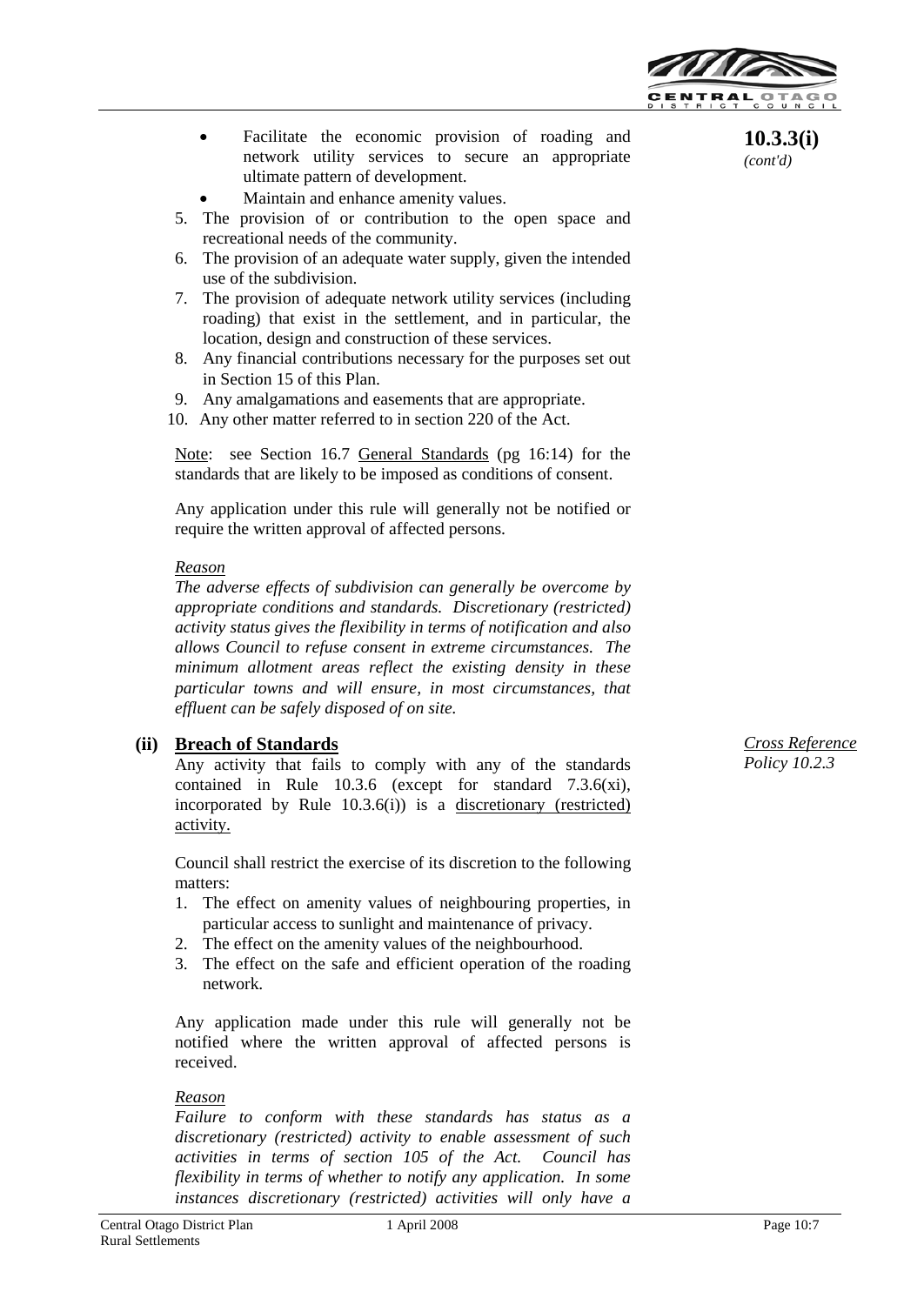

*minor effect and do not justify notification. Applications will be processed under delegated authority where affected neighbours have given their written approval to the proposal. Applicants have greater certainty in that attention can be focused upon those matters identified for consideration. This will in turn increase efficiency in processing any such applications.*

## **(iii) Relocatable Buildings**

The relocation of a previously used building intended for use as a dwelling (excluding previously used accessory buildings or garages) that does not comply with standard 7.3.6(xi) (incorporated by Rule 10.3.6(i)) is a discretionary (restricted) activity.

Council shall restrict the exercise of its discretion to the following:

- The proposed timetable for completion of the work required to reinstate the exterior of the building and connections to services.
- The design and appearance of the building following reinstatement.

Any application made under this rule will generally not be notified or served where the written approval of affected persons has been obtained.

#### *Reason*

*In the past Council has experienced difficulties with the completion of reinstatement works in respect of dwellings relocated to new sites. These buildings sometimes require exterior upgrading and repair and may be left on the site in an unfinished state. Consequently they can have significant adverse effect on local amenity values. Discretionary (restricted) activity status enables the Council to consider whether a delay in completing the exterior reinstatement of a particular building is appropriate and to impose conditions that will ensure amenity standards are maintained. Previously used accessory buildings and garages are not subject to this rule.*

#### **(iv) Family Flat**

Accommodation for a dependent member of the household in a family flat that is in addition to an existing dwelling on a site is a discretionary (restricted) activity.

Council shall restrict the exercise of its discretion to the effect that the additional building may have on the amenity values of neighbouring properties and the subject property, and any servicing requirements and measures necessary to ensure that the family flat remains on the site for a temporary duration.

Any application under this rule will generally not be notified where the written approval of affected persons has been obtained.



*Cross Reference Policy 10.2.3*

*Breach: discretionary activity see Rule 10.3.4*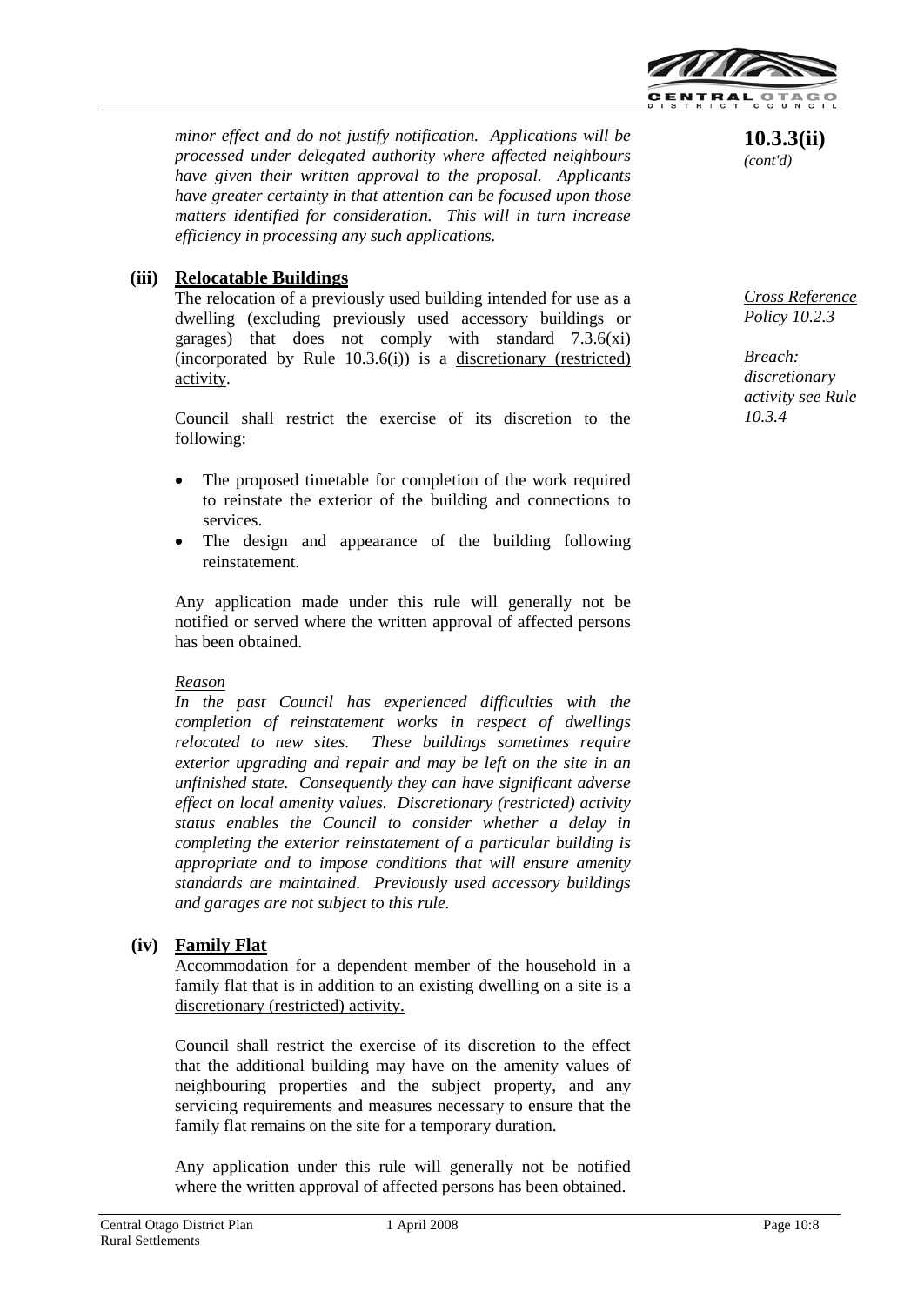

**10.3.3(iv)** *(cont'd)*

### *Reason*

*While provision for dependent household members serves a community need, consideration must be given to the effects such development may have on neighbouring property owners and services.*

## **(v) Relocatable Buildings**

The relocation of previously used buildings for any purpose, other than for use as a dwelling (excluding previously used accessory buildings or garages), is a discretionary (restricted) activity.

Council shall restrict the exercise of its discretion in respect of the effect the building may have on the amenity values of the neighbourhood and adjoining properties including (but not limited to) the following:

- 1. Ensuring the building finish is of a reasonable standard.
- 2. Ensuring the building is of a character in keeping with the remainder of the neighbourhood.
- 3. The provision of landscaping and fencing for the purpose of screening.

Council may exercise the bond provisions of section 108(1)(b) of the Act in respect of such activities.

Council will not notify any application under this rule where the written approval of affected persons has been obtained.

#### *Reason*

*In the past Council has experienced difficulties and expressions of community concern with dwellings located to new sites. These buildings sometimes require exterior upgrading and repair and may be left on the site in an unfinished state. Consequently they can have a significant adverse effect on local amenity values. Discretionary (restricted) activity status enables Council to consider whether a particular development is appropriate and to impose conditions that will ensure amenity standards are maintained. Previously used accessory buildings and garages are not subject to this rule.*

## **10.3.4 DISCRETIONARY ACTIVITIES**

### **(i) Breach of Standards**

Any activity that fails to comply with Rules 10.3.2 and/or 10.3.3 is a discretionary activity.

#### *Reason*

*Discretionary activity status enables a full consideration of the effects of non-compliance with this rule, before consent is granted or refused.*

### **(ii) Vehicle Maintenance and Servicing**

Any activity that has the effect of attracting vehicles to the site for the purpose of refuelling, servicing, maintaining and/or storing those vehicles is a discretionary activity.

*Cross Reference Policy 10.2.2*

*Cross Reference Policies 10.2.3 10.2.4*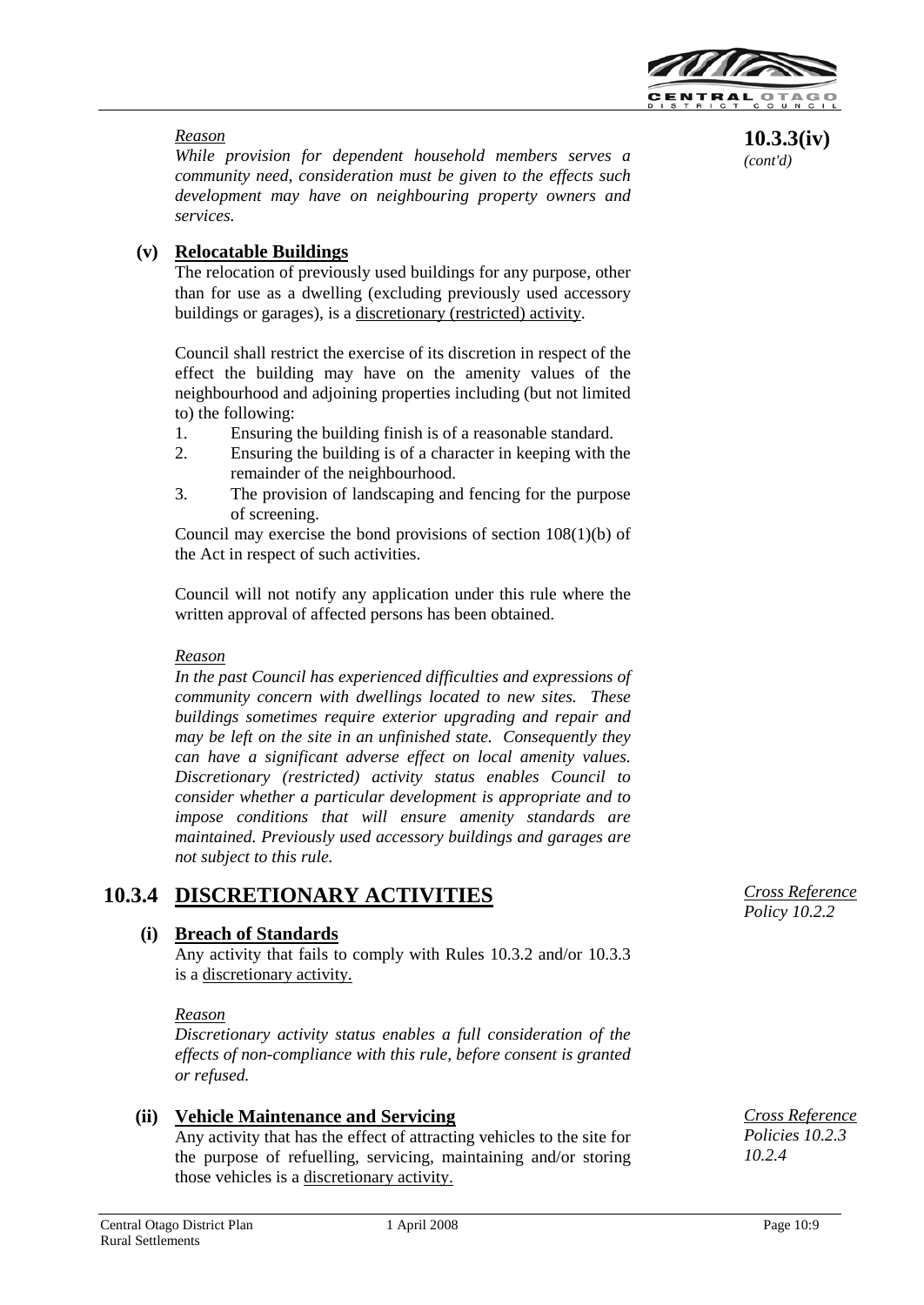

#### *Reason*

*The generation of high levels of traffic has significant adverse effects on amenity values of Rural Settlements, particularly in terms of noise levels and the safe and efficient operation of roads.*

## **(iii) Subdivision of Land Subject to Hazards**

Subdivision that involves land that is subject to or potentially subject to the effects of any hazard as identified on the planning maps or land that is or is likely to be subject to material damage by erosion, falling debris, subsidence, slippage, or inundation from any source is a discretionary activity.

Any application under this rule will generally not be notified but is to be accompanied by written comment obtained from a qualified professional that addresses the risk associated with the hazard and any remedial measures necessary to avoid, remedy or mitigate the effects of the hazard.

#### *Reason*

*Subdivision of land subject to the effects of a hazard will be subject to careful consideration. See Section 16 Subdivision and Section 17 Hazards.*

## **10.3.5 NON-COMPLYING ACTIVITIES**

### **(i) Noxious Effects**

Any activity that:

- **(a)** Disposes of waste onto land (excluding composting activities associated with normal residential gardening activities); or
- **(b)** Houses or involves the intensive confinement of animals or plants; or
- **(c)** Requires a licence as an offensive trade within the meaning of the Third Schedule of the Health Act 1956; or
- **(d)** Uses, stores or generates hazardous substances that exceed the limits specified in Schedule 19.14 (provided this does not apply to emergency service activities)

is a non-complying activity.

Notes: 1. Consents may also be required from the Otago Regional Council for activities described in (a) and (c).

2. Codes of practice and guidelines recognised by industry may be relevant to the consideration of applications. Examples include the Code of Practice for the Design, Installation and Operation of Underground Petroleum Storage Systems 1992; Supplement No 1 Management of Existing Underground Petroleum Storage Systems. June 1995; Environmental Guideline for Above ground Bulk Tank Containment Systems; and the Australian/New Zealand Standard 1596:1997 LP Gas Storage and Handling and Supplement 1, 1994 Siting of LP Gas Automotive Outlets.

 *Cross Reference Policies 10.2.3 17.4.5* 

*(cont'd)*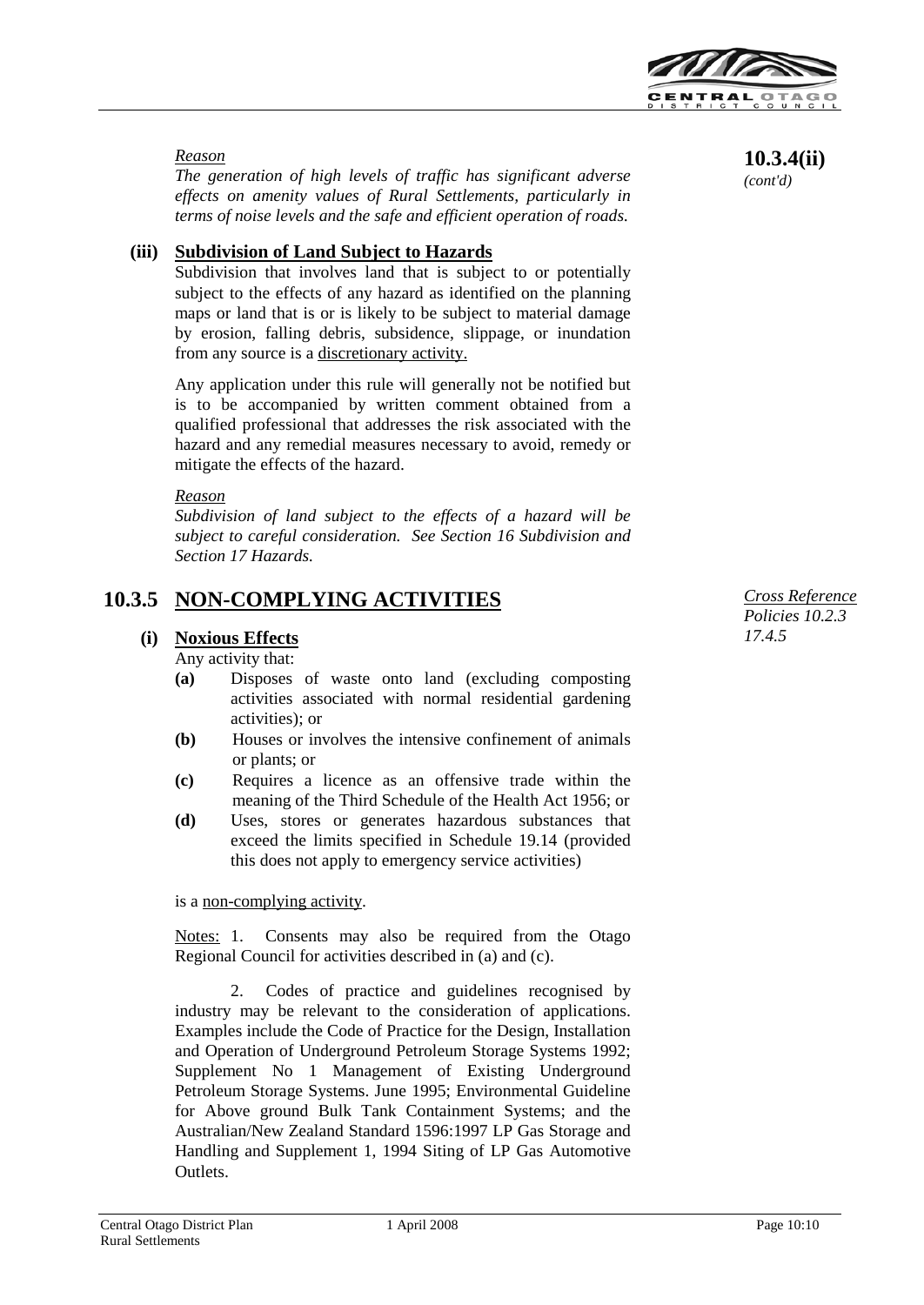

#### *Reason*

*These activities may generate significant adverse effects that can have a major impact on the amenity values of Rural Settlements.*

## **(ii) Buildings on Land Subject to Hazards**

The erection of any buildings on any part of a site identified on the planning maps as being subject to a hazard or on land that is or is likely to be subject to material damage by erosion, falling debris, subsidence, slippage, or inundation from any source is a non-complying activity.

#### *Reason*

*Locating buildings on areas of known hazard can compromise the health and safety of people and communities. Establishment of buildings in these areas would need to avoid risk altogether before being permitted.*

## **10.3.6 STANDARDS**

The following standards relate specifically to activities which occur within the Rural Settlements Resource Area. There are other rules and standards contained in Sections 11, 12, 13, 14, 15 and 16 of this Plan which may also apply to activities which occur in the Rural Settlements Resource Area.

## **(i) Residential Amenity**

All activities shall comply with the standards applied also in the Residential Resource Area set out in Rule  $7.3.6(iii),(iv),(v),(vii)$ and (xi), of this Plan.

#### *Reason*

*The standards identified in these rules relate to:*

- 1. *Bulk and location of buildings*
- 2. *Maximum coverage*
- 3. *Carparking*
- 4. *Signs*

*These standards are applicable to Rural Settlements.*

## **(ii) Keeping of Animals**

The keeping and/or grazing of animals shall be conducted so that such animals do not create a nuisance to the occupants of adjoining or nearby properties and avoids damage to the stability of the banks and margins of streams and rivers

#### *Reason*

*The grazing of sheep and horses and the keeping of other animals is a generally accepted practice in Rural Settlements.*

**10.3.5(i)**

*(cont'd)*

*Cross Reference Policy 10.2.3*

*Breach: discretionary (restricted) activity see Rules 10.3.3(ii), 10.3.3(iii)*

*Cross Reference Policy 10.2.1*

*Breach: discretionary (restricted) activity see Rule 10.3.3(ii)*